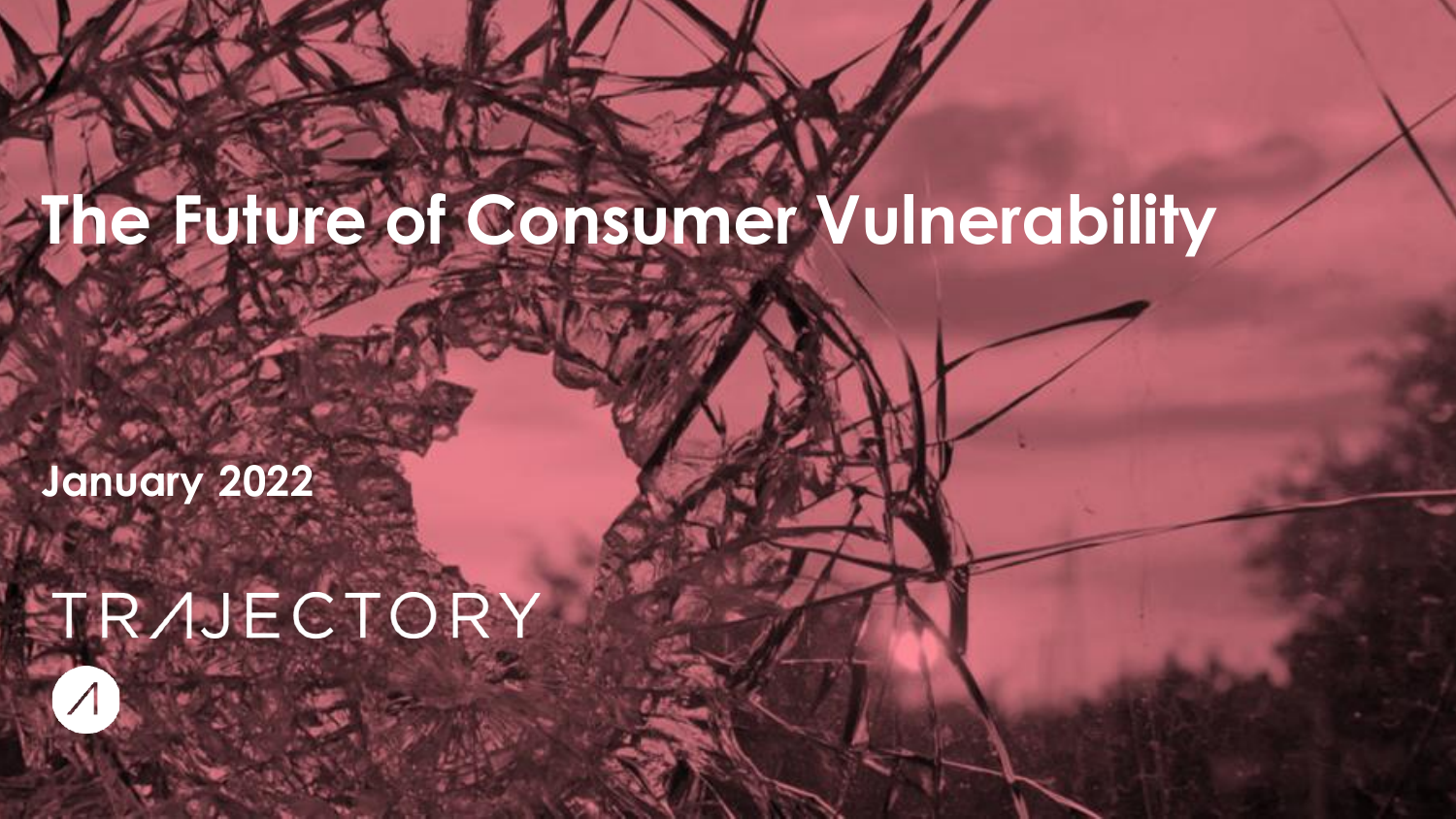# **Contents**

| Summary                              |    |
|--------------------------------------|----|
| Implications                         |    |
| Understanding Consumer Vulnerability | 5  |
| Changing Drivers of Vulnerability    |    |
| Future Changes to Vulnerability      | 14 |
| Conclusions                          | 18 |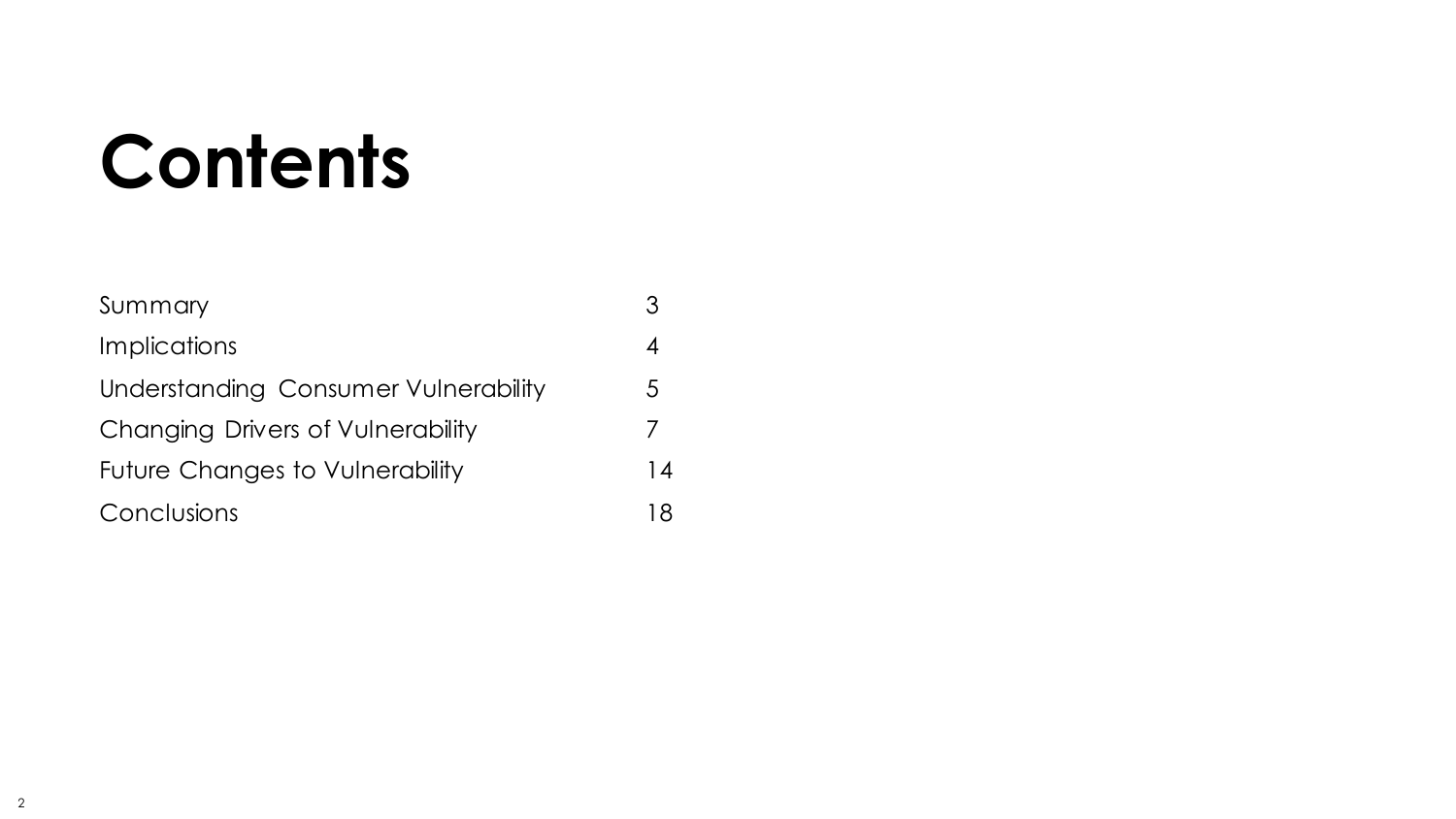## **Summary**

#### **Drivers and impact of vulnerability**

Personal conditions and capacity, household economics and market affordability are all factors that can cause consumer vulnerability – circumstances over half of the UK find themselves in at least one of, impacting their access to products and services across all categories.

#### **Static historical trends**

Over the last decade consumer vulnerability has been fairly static. Increases in vulnerability from poor health have been offset but by a fall in financial pressures being – largely relieved affordability rather than rising income.

#### **Future pressures on vulnerability**

However, a near and protracted increase in consumer vulnerability now looks inevitable:

- Poor health, particularly during ageing will continue to be rise through the remainder of the pandemic and the recovery
- A financially challenged NHS will struggle to provide the same level of support as historically
- Inflation (particularly energy), interest rate rises and tax increase will reverse the financial relief enjoyed by households with the financial resilience afforded by home ownership and cohabitation less common
- Socially, there may be less sympathy as attitudes harden

So while today's vulnerable consumer is older, digitally excluded, single, divorced or widowed, and struggling with ill health, tomorrow they are likely to be joined by younger consumers, increasingly concentrated in the north and midlands, and struggling with the cost of living with less financial resilience

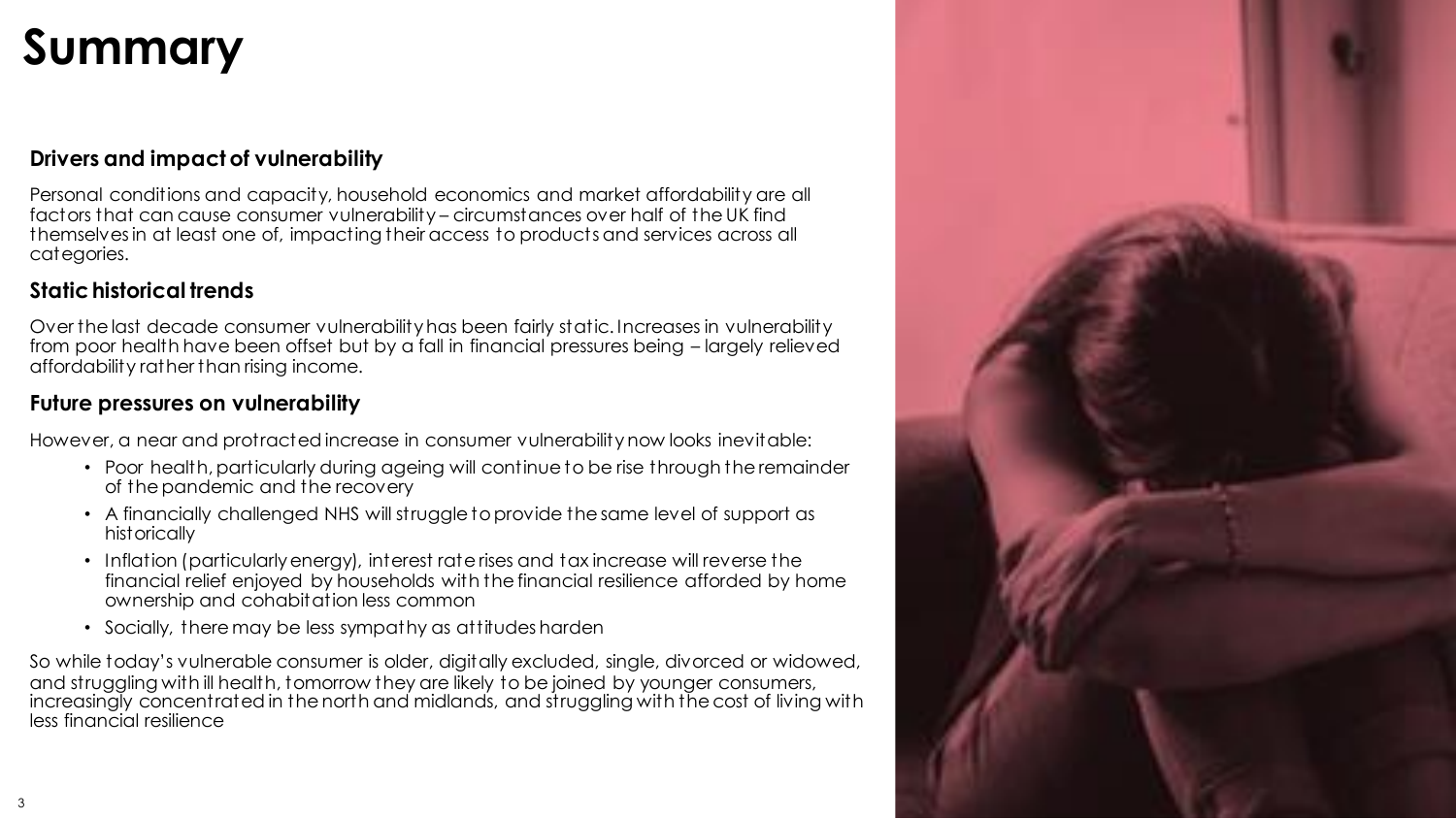## **Implications**

With vulnerability affecting more than half of consumers, it is not just regulated industries that need to think about how they engage and protect vulnerable consumers.

**Brands across all categories need to think about inclusivity and accessibility in their marketing and communications, their product design, and their customer service.** The expected economic shocks to households during 2022 means organisations need to be immediately prioritising these plans.

However, organisations need to remember **that vulnerability is more than just a financial issue.** While an unfortunate third of vulnerable consumers can't afford an annual holiday, by implication two thirds can, and it is not just their financial circumstances causing their vulnerability. Serving those with physical and mental health issues also needs to be thought through.

**As longer term demographic changes disrupt the factors that used to bring protection from vulnerability such as marriage and home ownership**, understanding how this changes the profile of vulnerable consumers and the specific challenges of particular subsectors of consumers will key to designing robust solutions.

In particular specific strategies will required for:

- Older consumers with less retirement savings, care costs, the stresses of later life divorce and bereavement as well as ailing health.
- Younger consumers more likely to be living alone in rented accommodation
- Rural consumers with physical and digital connectivity issues

#### **Can't afford:**

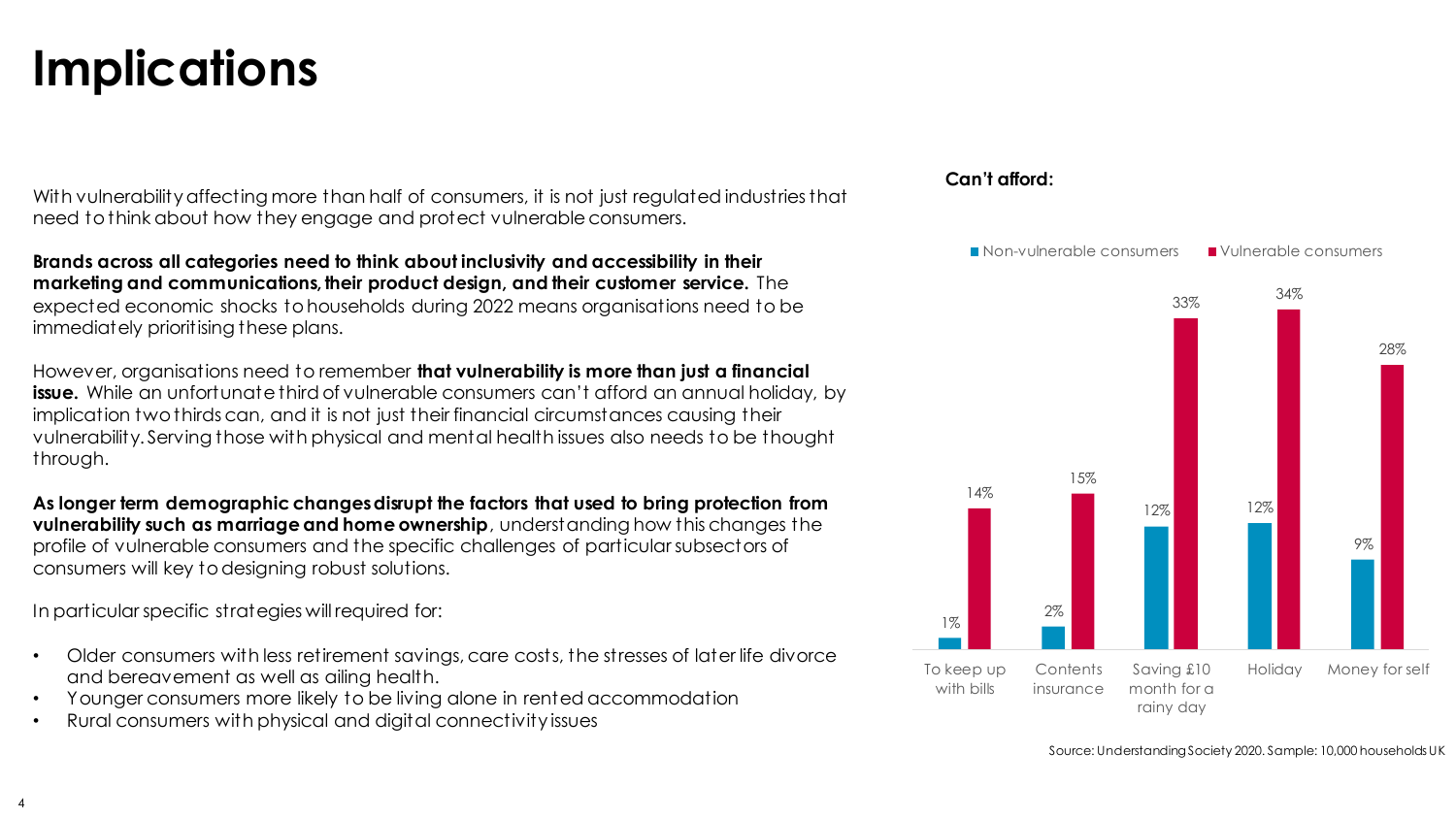### **Understanding consumer vulnerability**

[Understanding Society](https://www.understandingsociety.ac.uk/) is a longitudinal panel study comprising over 10,000 households. It is the largest longitudinal household panel study of its kind and provides vital evidence on life changes and stability and Trajectory have privileged access to the data.

The is no universally agreed definition of vulnerable consumers. The [EU](https://ec.europa.eu/info/publications/understanding-consumer-vulnerability-eus-key-markets_en) has one of the broadest:

*"A consumer, who, as a result of socio-demographic charact eristics, behavioural charact eristics, personal situation, or market environment:*

- *Is at higher risk of experiencing negat ive out comes in t he market;*
- *Has limited ability t o maximise his/her well-being;*
- *Has difficulty in obt aining or assimilating information;*
- *Is less able t o buy, choose or access suit able product s; or*
- *Is more suscept ible t o cert ain marketing practices."*

The UK Citizen advice draws attention to the communications, energy, water and financial services sectors. And regulators of such industries acknowledge the role businesses have in causing vulnerability:

*"A vulnerable consumer is someone who, due t o t heir personal circumst ances, is especially suscept ible t o det riment, particularly when a firm is not act ing with appropriate levels of care." [\(FCA definition\)](https://www.fca.org.uk/publication/occasional-papers/occasional-paper-8-exec-summary.pdf)*

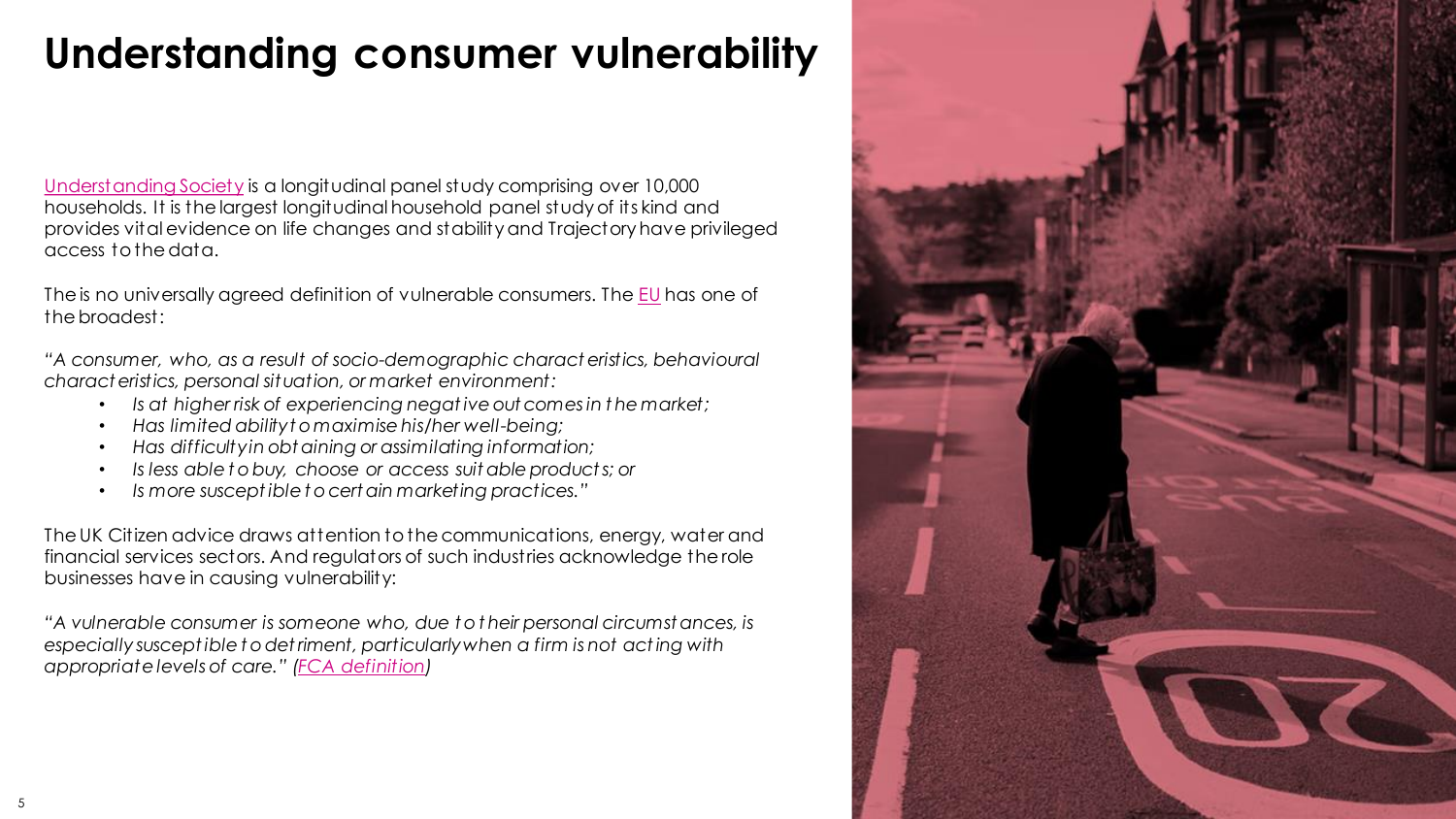While there is no single definition of vulnerability most academics, consumer groups and regulators agree that the causes of vulnerability can fall into the categories of personal conditions (mental or physical), capacity (cognitive or digital difficulties), household economics and market affordability.

As such we identified and analysed key indicators of vulnerability across sections of society over the last ten years. We then constructed a single measure of vulnerability comprising the following headline findings:

- 8% are in poor health or claim disability benefits
- 26% have mental health issues
- 9% care for a sick, disabled or elderly person in their household
- 26% of households are in relative poverty
- 10% of households have had problems paying their rent, mortgage, heating or council tax

Over the last ten years, consistently more than half of UK consumers have found themselves in at least one of the above circumstances affecting their exposure, sensitivity or capacity to deal with problems.



#### **UK Consumer Vulnerability Index (% of population defined as vulnerable)**

Source: Understanding Society 2020. Sample: 10,000 households UK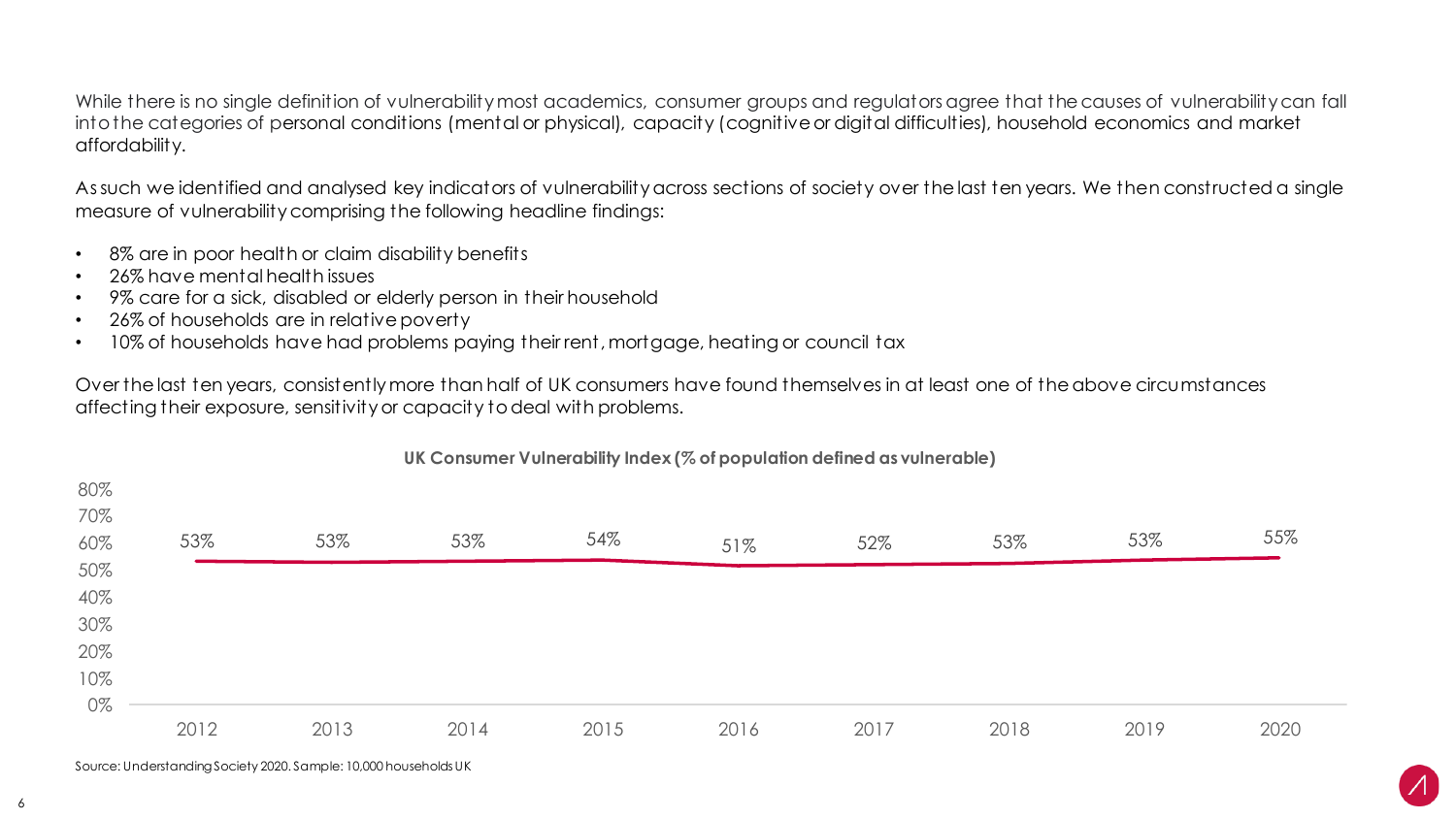## **The changing drivers of vulnerability**



While the overall levels of vulnerability have remained consistent over the last ten years, the prevalence of underlying issues have been changing.

Vulnerability through poor physical and mental health increased pointedly between the start and end of the decade. Measures that may have increased in part through better awareness and reporting of mental health issues.

However, over the same period this was offset by a fall in economic pressures.

There have been very little change in the number of households living below the relative poverty measure of less than 60% median income.

But despite no increase in financial means, capped energy prices and low interest rates have seen the number of households struggle to afford basic housing costs fall over the last ten years. Increased access to the internet in turn gave consumers better access to deals.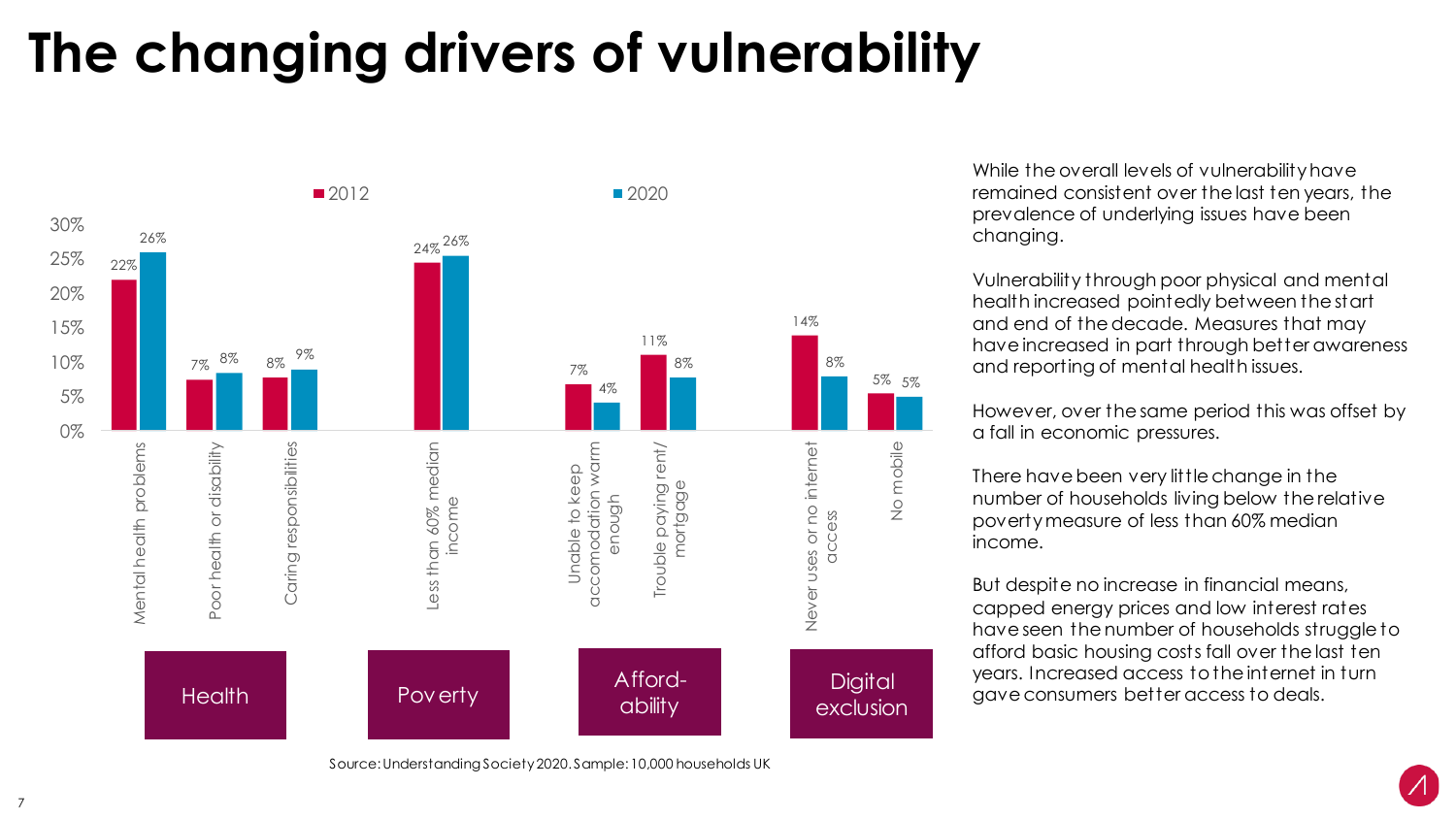#### **Poor health is likely to continue driving consumer vulnerability in 2022 and future**

Those living with long term illnesses and disabilities pay out twice as much of their income on basic bills than average ([Understanding Society, 2020\)](https://www.understandingsociety.ac.uk/).

In the short term the unintended consequences of lockdowns will negatively impact our health – at the most extreme end an excess in deaths in England from common breast, colorectal, oesophageal and lung cancers is expected to run into the thousands within five years ([European Journal of Cancer, 2021](https://www.sciencedirect.com/science/article/pii/S0959804921002501)), due to late presentation of symptoms.

And lockdowns saw big increases of feelings of helplessness, particularly among those unemployed ([Mental Health Foundation, 2020\)](https://www.mentalhealth.org.uk/coronavirus/divergence-mental-health-experiences-during-pandemic).

In the medium term the NHS's care backlog is now considerable and likely to take years to recover from. Even as the acute health threats of the pandemic recede, the legacy of Covid will be felt for several years. This is particularly relevant to discussions of vulnerability, because physical and mental health conditions are among the leading causes of vulnerability.

The NHS is set for a difficult decade. Already facing the impacts of an ageing workforce, rising comorbidities and chronic conditions in the population and the impact of reduced funding in the decade before the pandemic, public health will also be affected by the impacts of the pandemic. Delayed elective surgeries are seeing waiting lists spiral while NHS bodies are also reporting more advanced disease presentation as people stayed away from healthcare settings during the pandemic. There is also the mental health impact of lockdowns and social distancing.

For vulnerable people with health conditions this will mean a slower and potentially less receptive health service, with delays in their treatment and potentially reduced access to support.

In the even longer term macro trends in ageing pose a massive challenge for the future of health – three quarters of those over 85 have a long standing health condition (Health Survey for England, 2018), a demographic is set to double by 2040 ([ONS, 2020](https://www.ons.gov.uk/peoplepopulationandcommunity/populationandmigration/populationprojections/datasets/tablea21principalprojectionukpopulationinagegroups)).

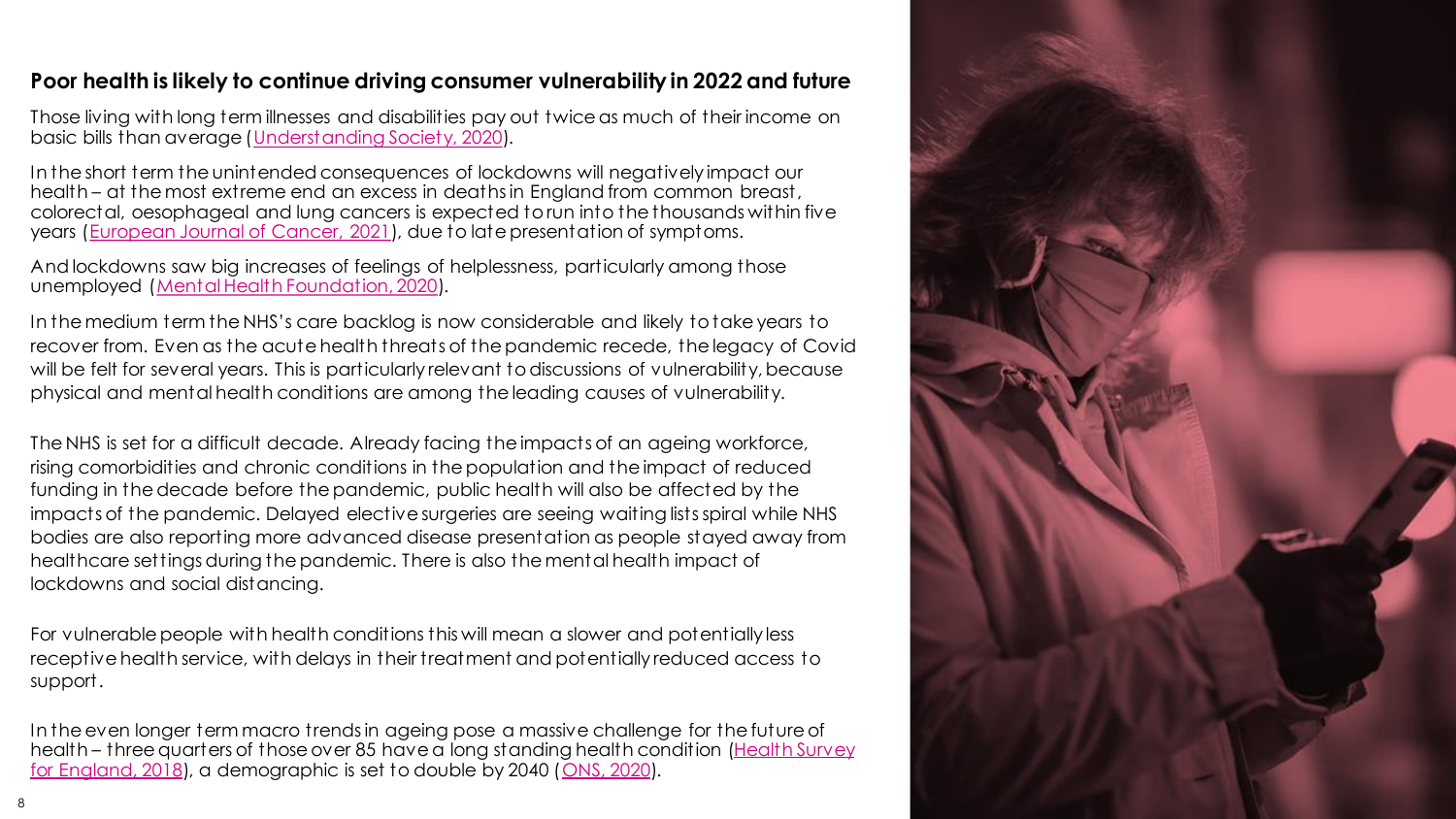

### **Average energy bills (columns) and average % of household income energy**

Source: Understanding Society 2020. Sample: 10,000 households UK

#### **Pressure on household finances will start to drive consumer vulnerability again**

In the short term the energy price cap is about to come to abrupt end, NI is about to shot up for working people, and increasing interest rates have already made many mortgages more expensive.

Consumer approaches to achieving lower bills – such as shopping around or changing supplier are likely to become increasingly ineffective for since many suppliers have gone bust and available fixed term deal are unlikely to be cheaper than capped tariffs.

So it will only be Government intervention that could mitigate the expected increases to consumers' energy bills (which some analysts believe could be up to 50% - [FT, 2022\)](https://www.ft.com/content/17b2f2a5-3f84-4bd5-90da-3a29af25bdd7).

Beyond 2022, if global supply chain pressures on inflation don't resolve then consumer purchase power is likely to fall further.

Failure to lift more households over the 60% of median income mark means there is little resilience in poorer households to deal with increases in their cost of living. Already 9% are behind on their bills, compared to 5% on average.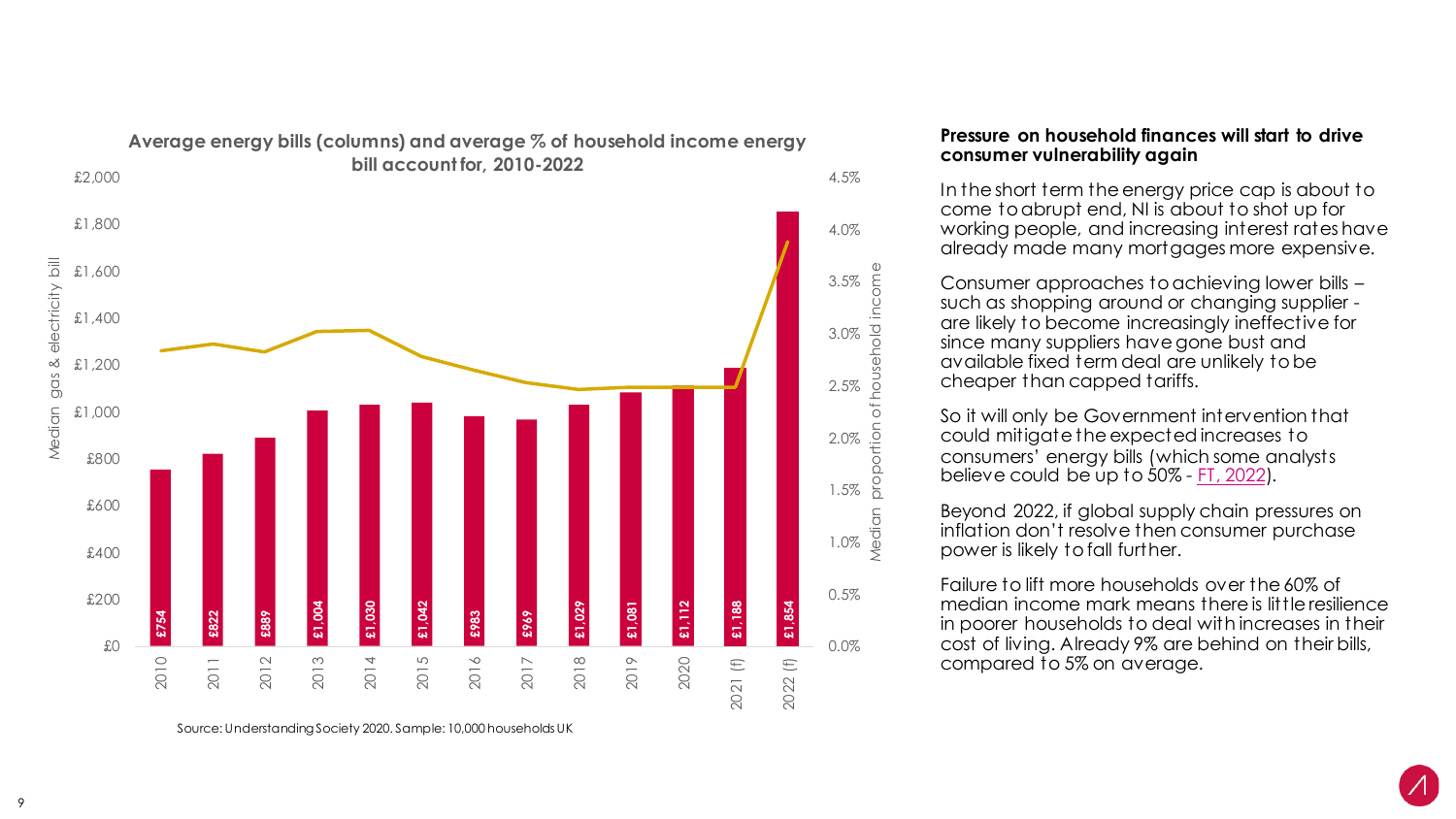#### **Economic challenges of 2022 are expected to be considerable**

In late 2021 there was an important crossover in the outlook of the UK population: the proportion of people concerned about the financial impacts of the pandemic overtook the proportion concerned about the health impacts. This is not in itself surprising: the success of the vaccine rollout and gradual reopening of society throughout 2021 meant that even the arrival of a new variant, Omicron, did not destabilise this trend. But it also underlines the centrality of the economic conditions at present.

This focus is right. Although the economy is set to grow by 4.7% this year, and reach its 2019 size the most substantial impact is on the cost of living. Inflation is currently above 5% - its highest level for almost 30 years – and the Bank of England currently expects it to rise to 6% by the spring, before declining afterwards. Even that optimistic timeline presents challenges – the elevated costs that many will struggle will not reverse unless inflation turns to deflation. Meanwhile, rises in National Insurance contributions – the subject of debate but still planned for April – will raise tax bills for workers. 65%

The extent of these economic challenges shouldn't be understated. Amid a growing focus on the rising cost of living there has been concern that the proportion of the population struggling to afford basic, essential items is growing. Food writer and poverty campaigner [Jack Monroe has won plaudits and driven change in how the ONS will measure inflation](https://www.theguardian.com/business/2022/jan/26/cost-of-living-crisis-ons-inflation-jack-monroe) in the future by pointing out that even a 5.2% rise in inflation doesn't adequately reflect the experiences of many with low incomes as supermarket's cheapest items are increasing in price by a much greater amount. It remains, as ever, expensive to be poor. This was underlined by Richard Walker, the Managing Director of Iceland, who when responding to the inflation figures and announcing that the chain's £1 value items would be frozen this year, said: '[we are starting to lose customers to food banks and, not to be dramatic, to](https://www.theguardian.com/business/2022/jan/26/cost-of-living-crisis-ons-inflation-jack-monroe) hunger.'

New variants permitting, 2022 will be the year that the UK transitions to the economic phase of the pandemic. Covid will not be the same threat to public health as in 2020 and 2021 but the economy will loom large. For people who are vulnerable due to financial reasons, this will be a year of immense challenge.

#### **Total Agreement with each statement**

- I'm worried about visiting public spaces like pubs and restaurants
- -I'm worried about the financial impacts of the pandemic on my household income

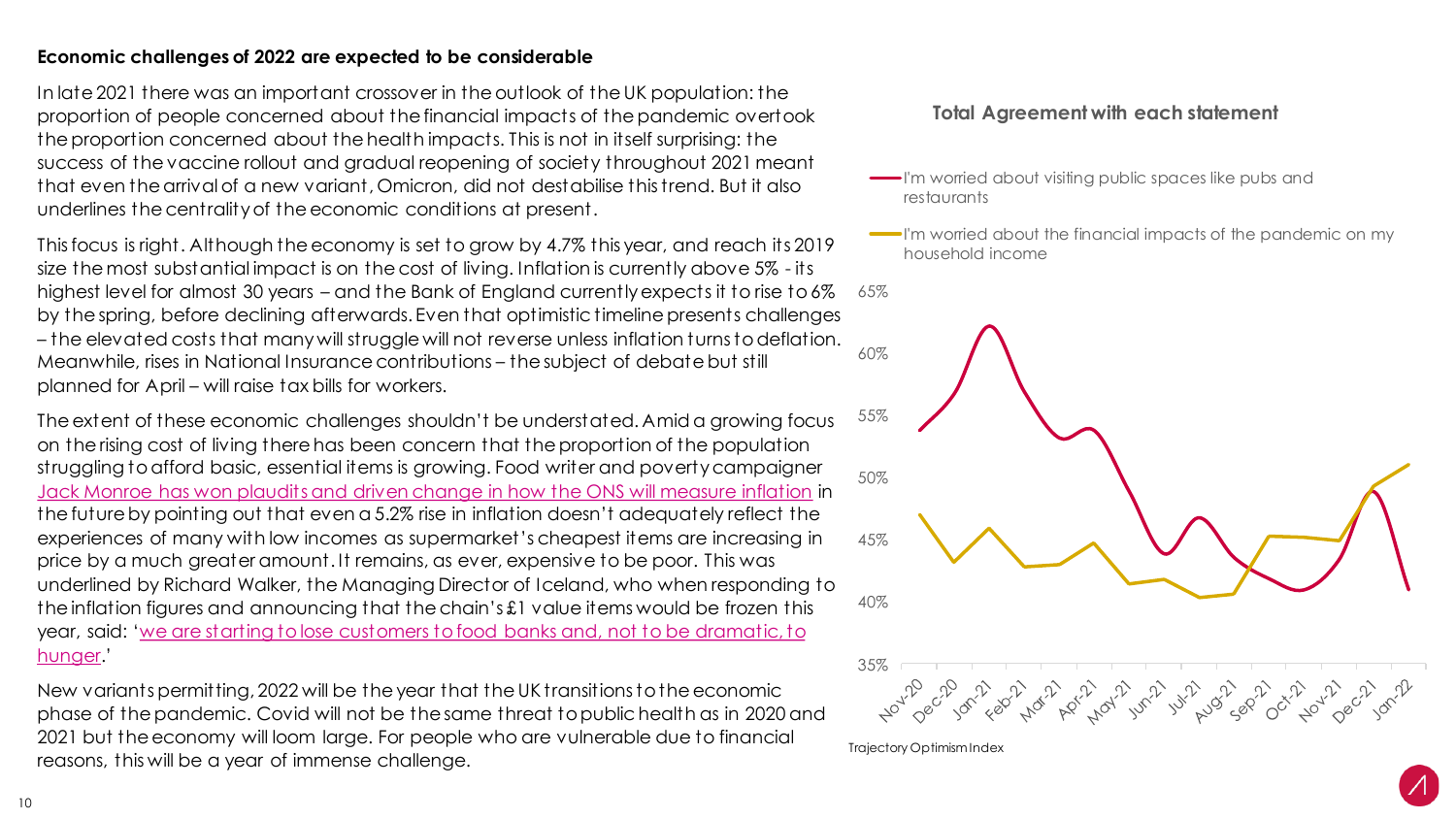

Source: Understanding Society 2020. Sample: 10,000 households UK

#### **Digital exclusion will persist**

Being able to communicate via a telephone and increasingly through online methods has become essential for everyday life, and for wider social and economic participation.

Those over 65 without the internet are three times more likely to report finding bills and paperwork harder to administer than regular users.

One in twenty consumers still never use the internet – a number that has been persistent over the last five years despite actual access having continued to increase to near universal over the same period, as confidence and capacity of the final offline consumers takes longer to catch up. Affordability of equipment may be an issue for some of the most vulnerable. Equally some older consumers may just never want to go online and feel they live quite happily without the internet.

It is worth also bearing in mind that not all internet access if equal with speeds and network coverage often lagging in rural areas.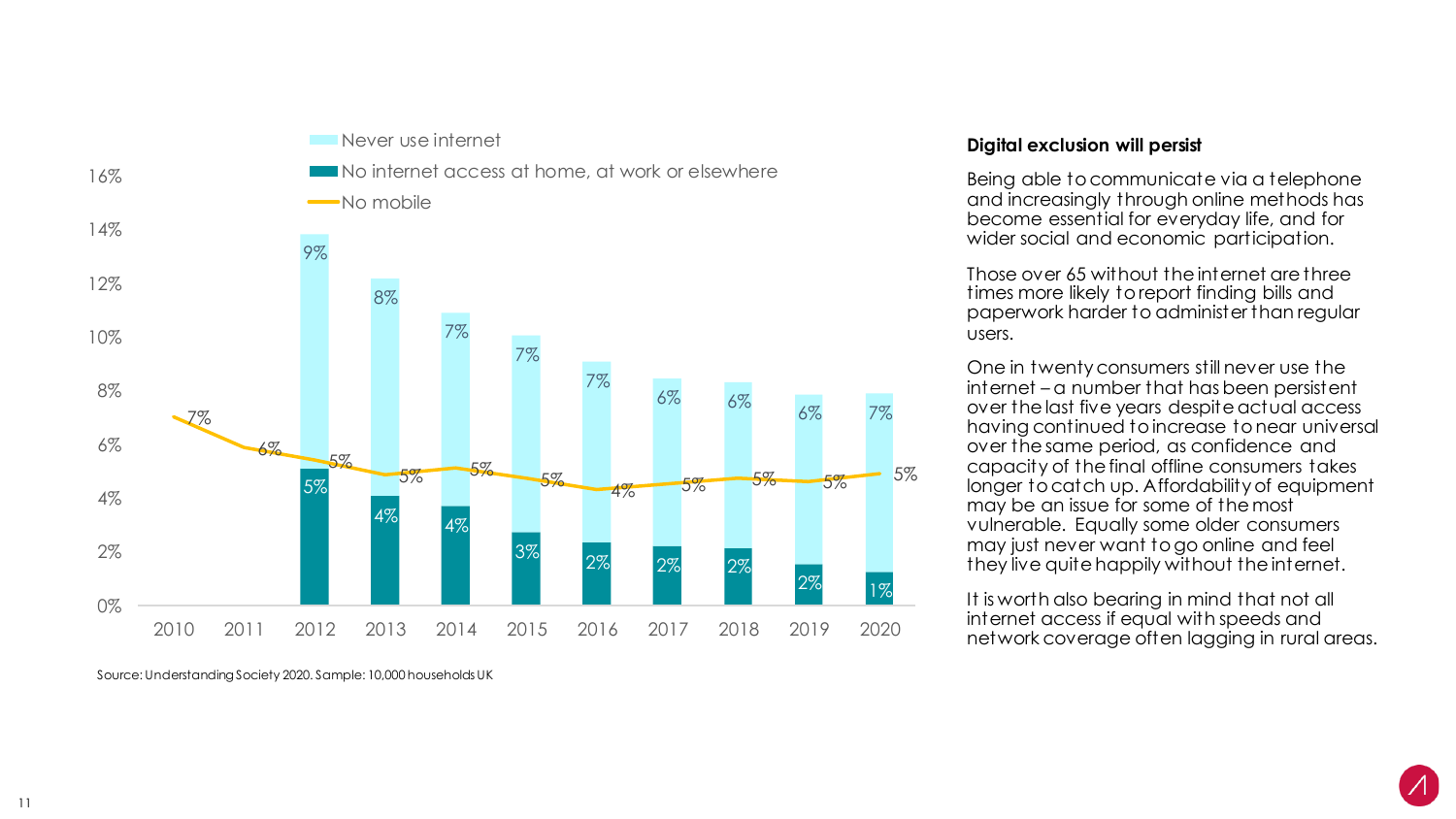#### **Changing household structures are likely to drive future increases in consumer vulnerability**

**Home ownership** provides one of the biggest forms of consumer resilience, not least from the capacity to generate wealth and protect against vulnerability.

Correlations between home ownership and cash saving levels and other investments are strong. 75% of people renting in the social sector have no cash savings, compared to 29% of home owners. A great number of who have savings of more than £50k ([ONS, 2018](https://www.ons.gov.uk/releases/wealthingreatbritainwave62016to2018))

Decreasing home ownership and later access to home ownership among younger generations, will compress the accumulation of wealth as put additional pressure on consumer vulnerability in years to come.

#### **Consumer vulnerability, by housing tenure**



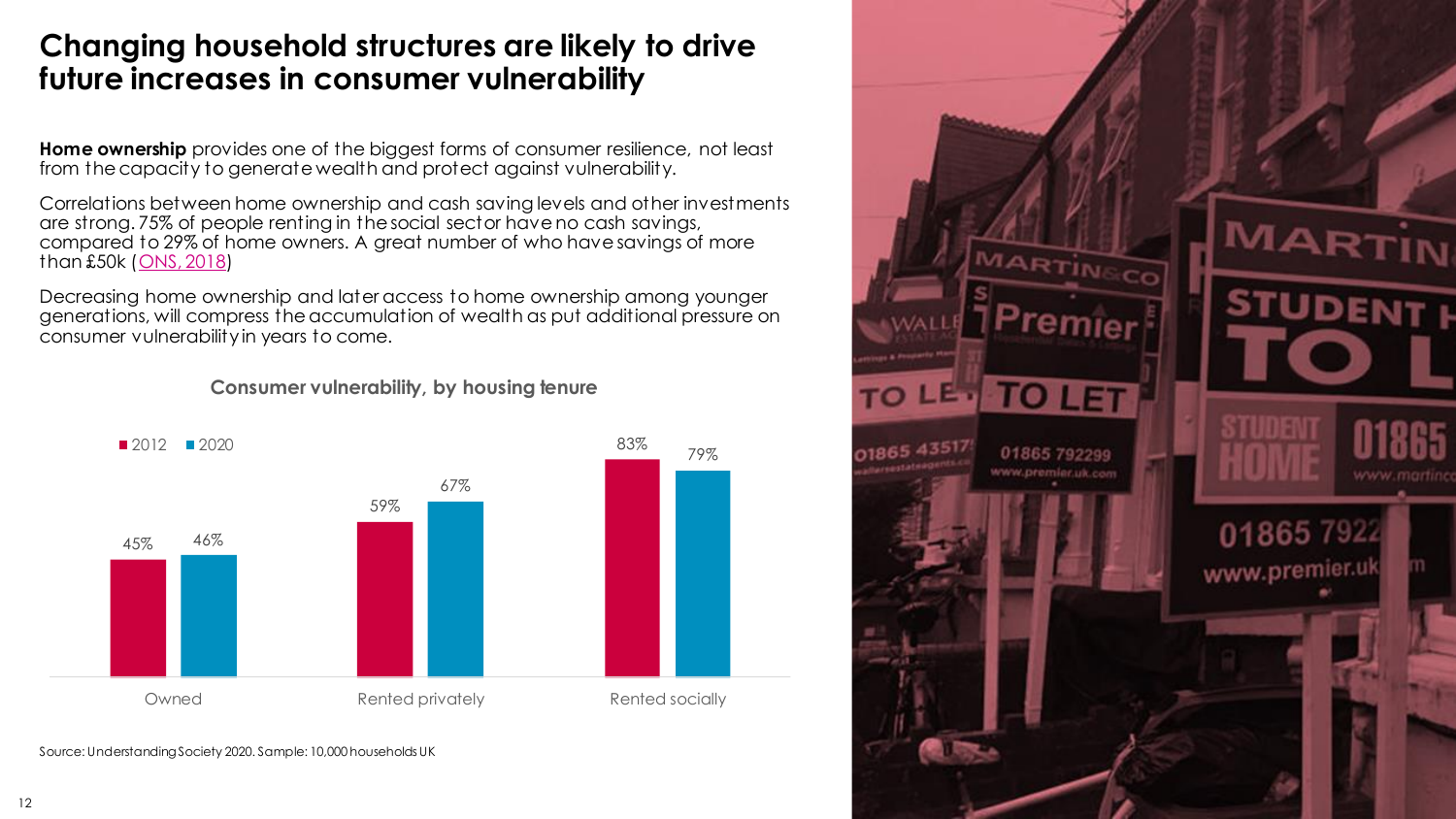

#### **Cohabitation is protective against consumer vulnerability**

Single consumers are much more likely to be vulnerable compared to their married or cohabiting counterparts, as single person households are less resilient to financial shocks and have less access to informal care.

Compared to two adults with no children, an adult living alone will spend 20% more of their income on basic costs (rent or mortgage, utilities, food, furniture and clothes), making them much more sensitive to increasing in energy bills and interest rates.

The stresses of divorce and even more so the death of a spouse, increase vulnerability still further. [The average cost associated with divorce legal fees and lifestyle changes is £15k \(Money Advice](https://www.moneyhelper.org.uk/en/blog/life-events/how-much-does-a-divorce-cost) Service, 2020).

These issues are now more likely to effect more people in future. The divorce rate is lower, however it peaks twenty years life later in life than twenty years ago, including a second peak in the approach of retirement, giving less time for financial recovery before old age ([ONS, 2019\)](https://www.ons.gov.uk/peoplepopulationandcommunity/birthsdeathsandmarriages/divorce/datasets/divorcesinenglandandwales).



#### **Consumer vulnerability, by marital status**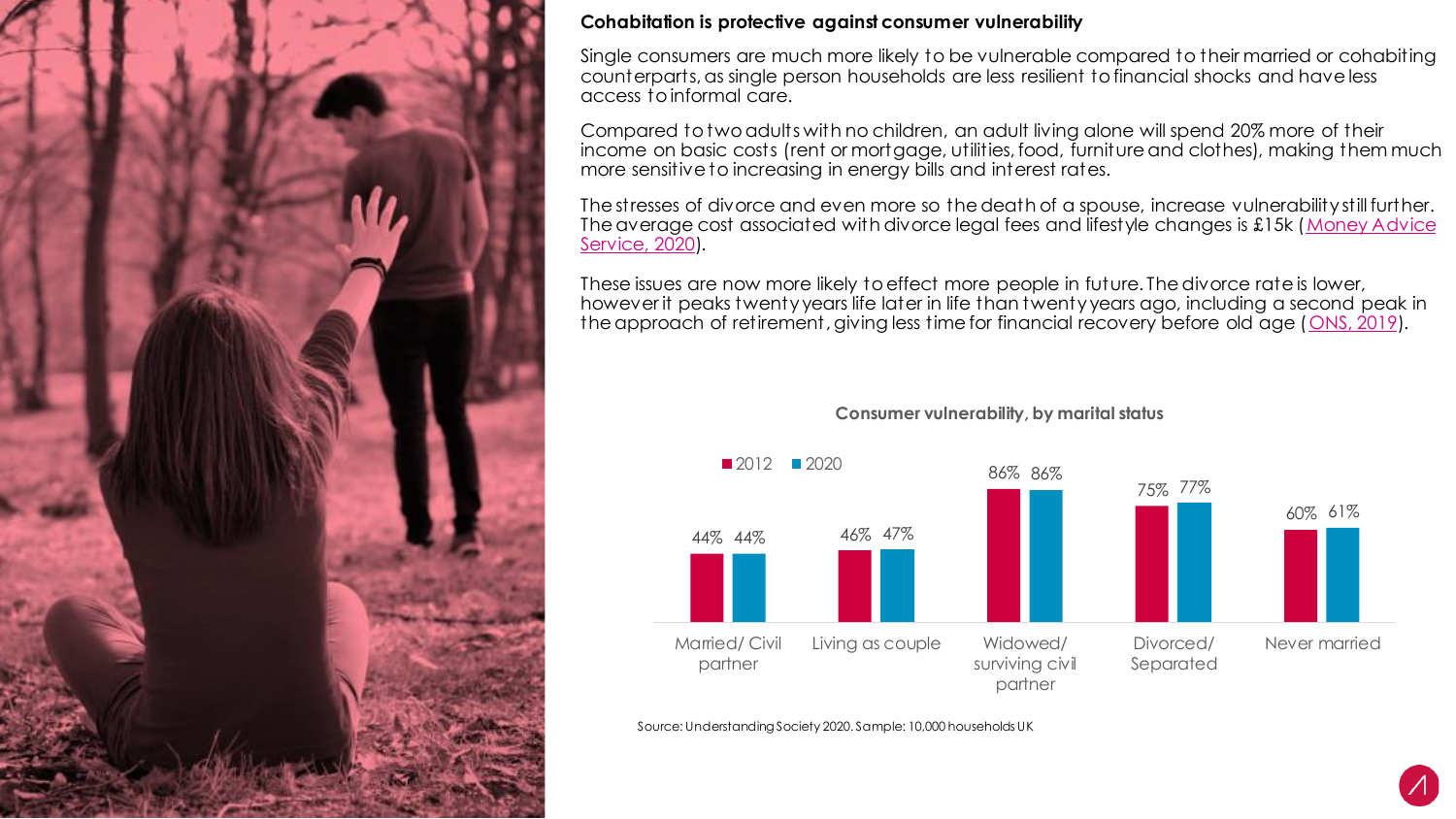### **The profile of vulnerable consumers will change in future**



20-29 years old 30-39 years old 40-49 years old 50-59 years old 60-69 years old 70 years or older

Age is currently a significant predictor of vulnerability however the link has weakened in recent years.

Vulnerability among the over 50s has been markedly falling whilst vulnerability in the under 50s has been steadily increasing.

The steepest falls in vulnerability have been among the over 70s. The health of this group is still at risk - while life span has increased it is likely that half of their remaining years will be in ill health. However, this group has been the best protected from the last decade of austerity by Government policy.

Nonetheless, older people will struggle with vulnerability and if societies become more economically and socially fragmented post pandemic a sub-sector of older consumers, especially those who don't own a home or computer is likely to remain or even grow.

Compared to older consumers, vulnerability in younger people is even more likely to be driven by financial rather than health problems. If cost of living pressures persist tomorrow's vulnerable consumer is just as likely to be in their 20s as they are in their 60s.

As young people marry later in life, and are forced to rent for long periods before ever getting on the housing ladder, they miss out on the protective factors of a double income and home ownership.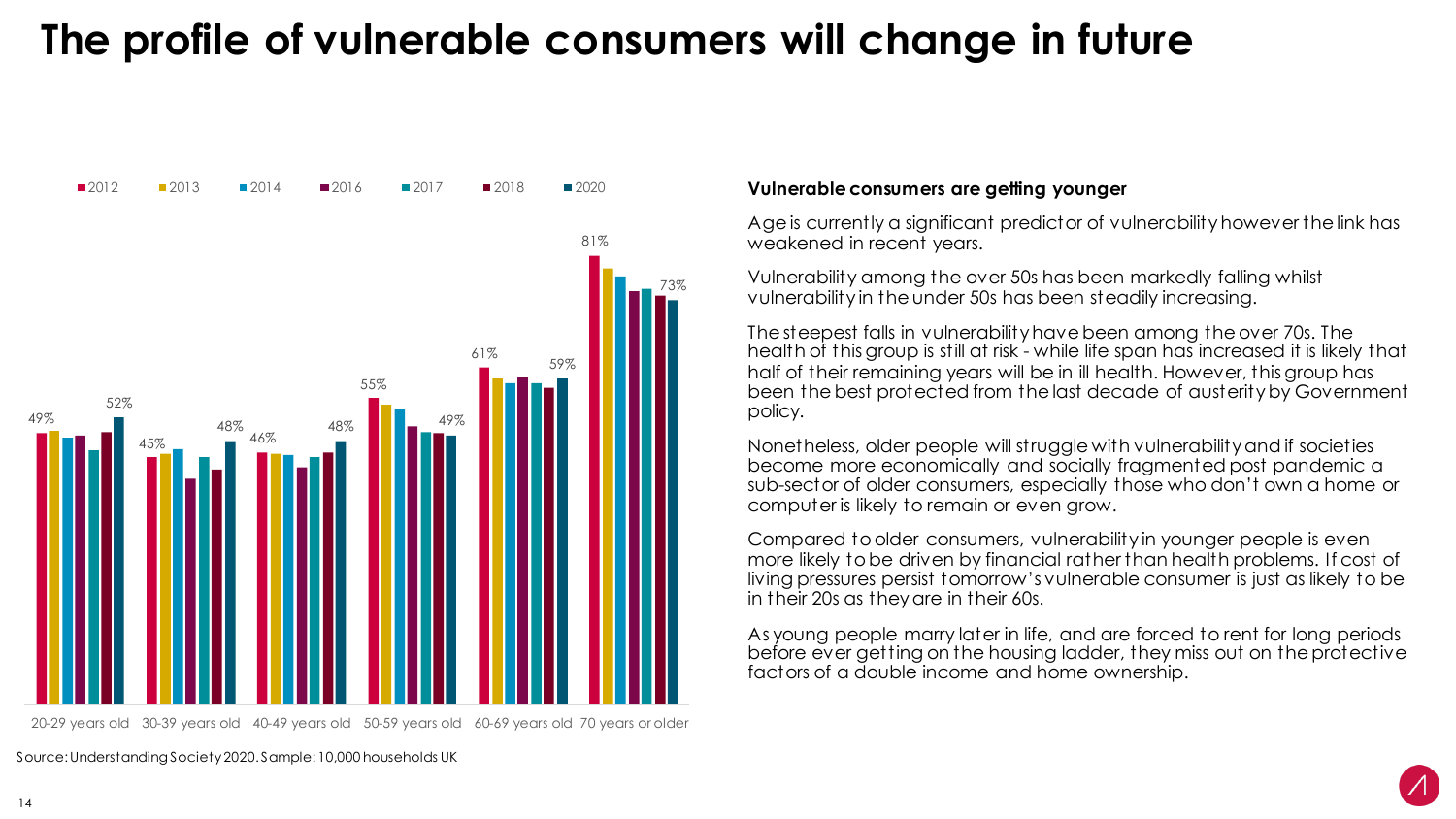#### **The current gender gap in consumer vulnerability likely to increase**

Females have consistently been significantly more vulnerable than males.

Females wage gaps are reportedly closing, but at the current pace some forecasters predict they will persist until 2067, and so unlikely to make little short term impact to improving consumer vulnerability among female consumers.

Over the same time females are still taking on a higher share of care responsibilities – a growing driver of vulnerability.

And females are also more likely to be widowed earlier than men and end up living in a single person household – a key predictor of vulnerability.

This mirrors the sizable gender gap in Trajectory's Consumer Optimism Index with female consumers much more pessimistic than males. The pandemic has seen this gap grow and likely to have had the same impact on vulnerability

#### **Vulnerability is becoming increasingly divided by region**

Scotland, Wales and Northern Ireland have higher proportions of vulnerability compared to the UK average although Wales and Northern Ireland are the only two geographies in which vulnerability is fallen.

Within England a north south divide persists. Levels of vulnerability in the Midlands used to look more like the south, but following big impacts of the last recession in the region they are more comparable to the north.

#### **And increasingly rural**

Across geographies the gap between urban and rural vulnerability is closing as the vulnerability of rural communities (about 25% of the UK) slightly increases as they face challenges of poorer digital network coverage and transport problems.



Consumer vulnerability, by gender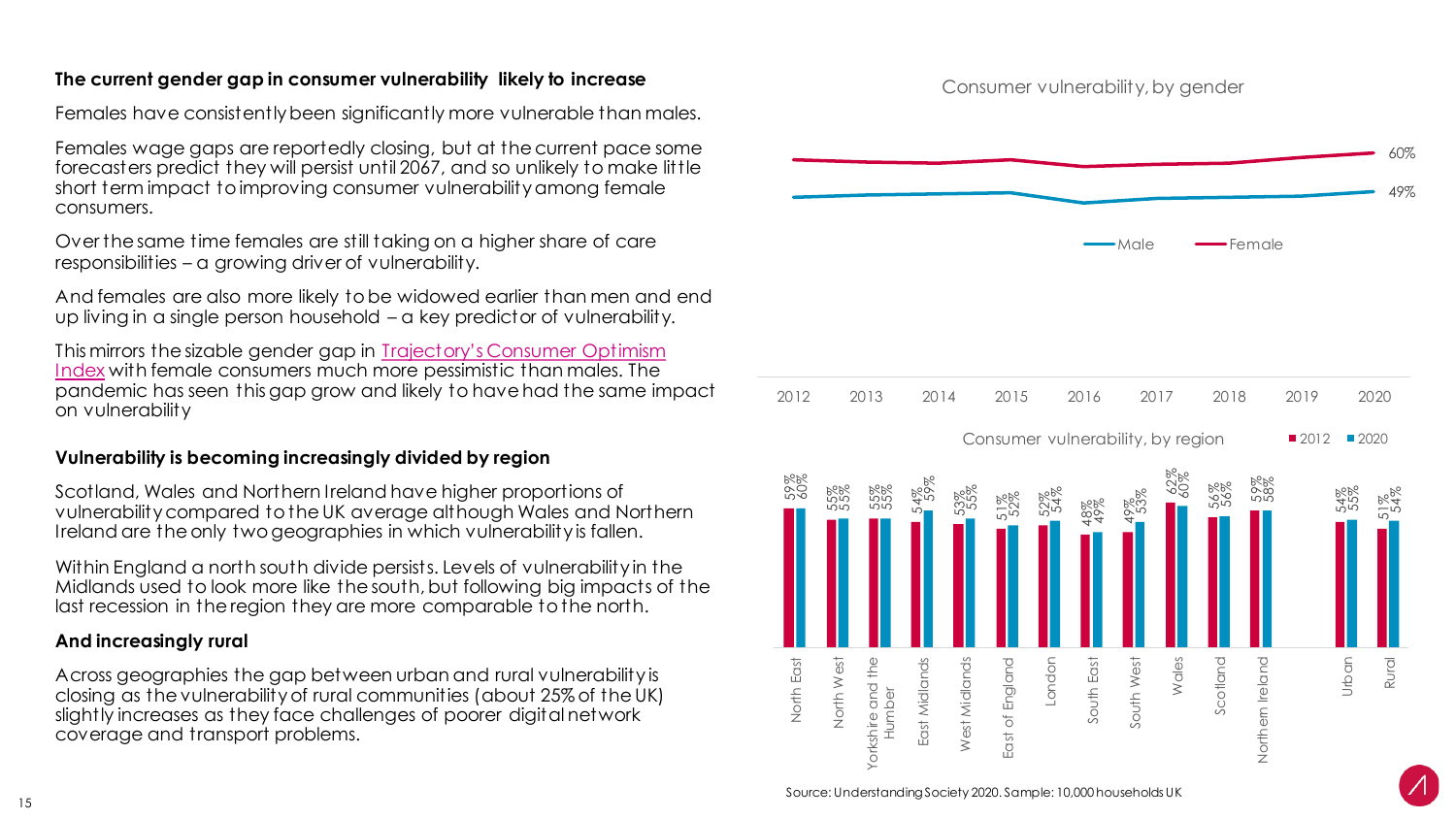

**Consumer vulnerability, by ethnicity** 

Source: Understanding Society 2020. Sample: 10,000 households UK

#### **Minority consumers should be prioritised for protection**

Consumers of black ethnicity (including Black African, Black Caribbean, Black mixed) are significantly more likely to be vulnerable consumers, and their vulnerability levels have increased while the UK average remained static, and may be frustrated further in future as high rates of youth unemployment in this demographic persist.

Asian consumers (including Indian, Pakistani, Bangladeshi, Chinese, other Asian and mixed Asian backgrounds) are no more likely to be vulnerable than average. This is reflective of high home ownership protecting this demographic – 69% compared to just 41% of black consumers (linked to historical differences in access to social housing). It is also reflective of fewer single person households and more multigenerational households in Asian communities – another important protective factor against vulnerability.

It is important to bear in mind there may well be as many differences within broad ethnic classifications as across them.

In all events consumers are aware of their potential vulnerabilities and therefore just as likely to be aware of brands they feel are on their side or not. One in five of non-white consumers feel they are in a group that is discriminated against on the basis of their race. Three quarters of LGBT consumers feel the same.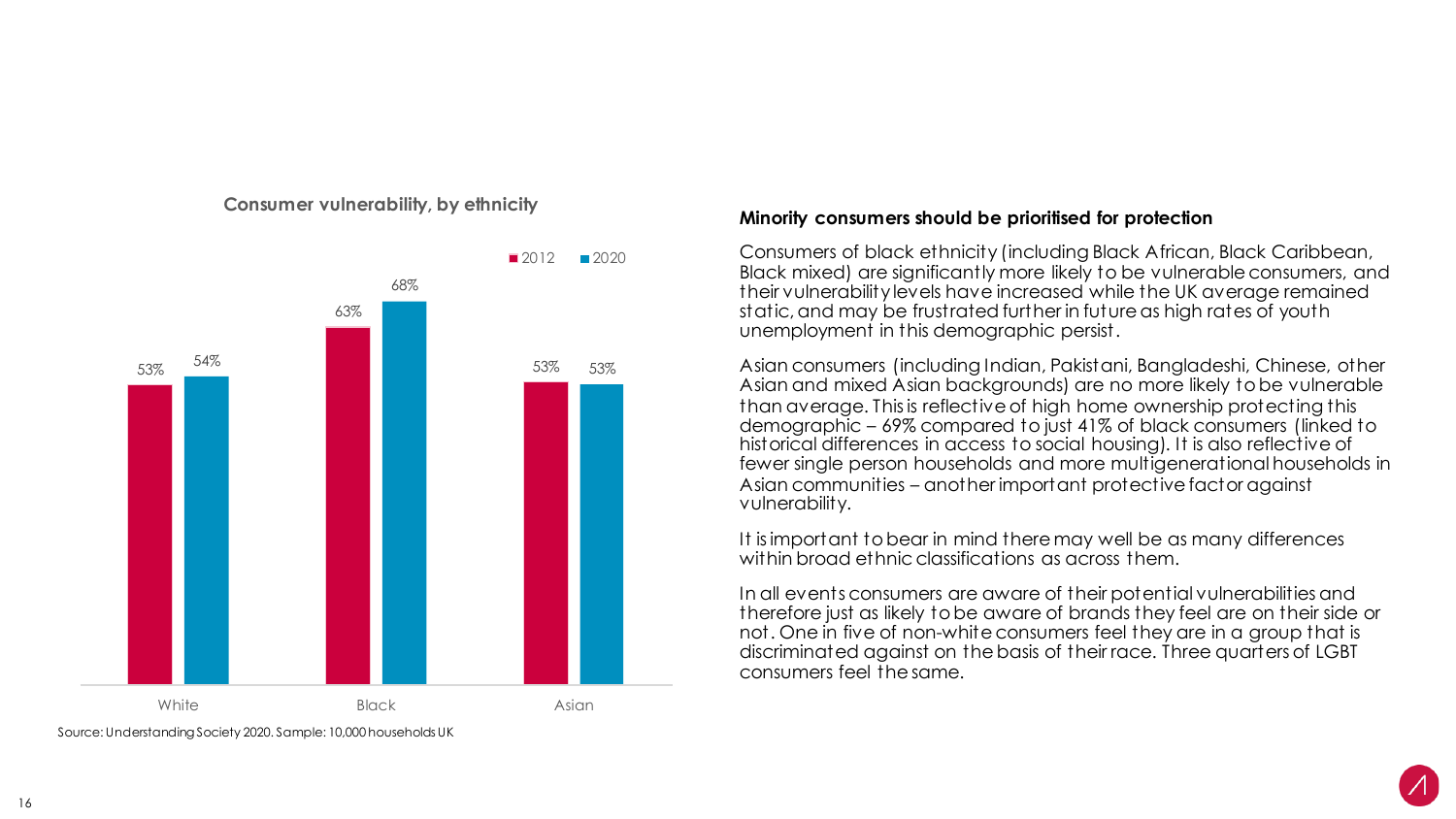#### **Social consequences in 2022**

Although at a national level there is likely to be significant challenge from both lingering health impacts and acute economic adversity, there some more nuanced changes at a social level that will affect the experiences of different groups of vulnerable people.

For example, one of the legacies of Covid is likely to be improved community cohesion and togetherness at a local level. Data collected by [YouGov](https://yougov.co.uk/topics/international/articles-reports/2020/12/04/which-societies-has-coronavirus-brought-closer-tog) finds that several nations experienced a boost to local togetherness during the pandemic but that the UK is alone in experiencing that boost at a local level.

Nationally, we are increasingly fragmented, even adrift, but at a local level communities have never been stronger. This is likely to result in uneven provision of services, but does provide some hope that in strong local communities vulnerable people will still be able to access support.

[However, the other dominant social trend that we expect to see in 2022 is the New](https://trajectorypartnership.com/reports-and-presentations/trends-presentation-world-in-2022/)  Morality – a hardening of attitudes, less tolerance for others and more looking out for oneself. This is driven by that waning of national togetherness and exacerbated by economic adversity – when people are struggling, it is literally harder to afford to have wider concerns.

This may cause further challenge for people who are classified as vulnerable – if there is less sympathy for adversity or less support for charitable endeavours, or simply for supporting public services, then provision is likely to worsen and safety nets are likely to recede.

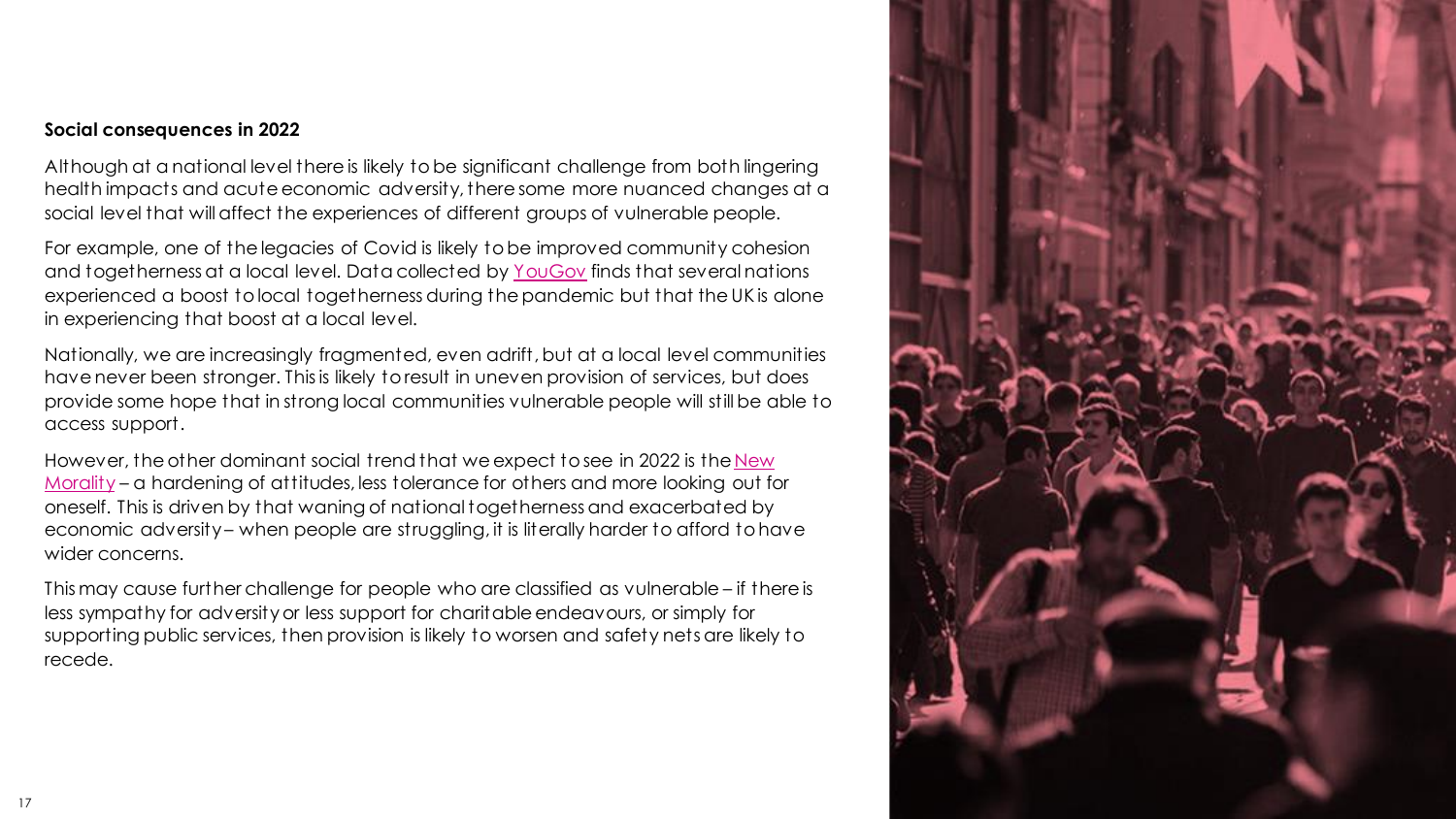

# **Conclusion**

- Consumer vulnerability affects half of the UK it's an issue that will effects not just organisations providing regulated essential services but any brands selling to mass markets.
- Macro social and economic trends are likely to drive considerable increases to vulnerability in 2022 and beyond, changing the face of vulnerable consumers in the process.
- Organisations will need to increase their resources to adapt their services and products in order to protect, engage and remain relevant.
- Inclusive design and representative communications will be important to engage with today's vulnerable consumer who is likely be older and struggling with ill health, with particular consideration given to the remaining digitally exclude.
- As vulnerable consumers get younger and struggle more with the cost of living, brands will also need to adapt their products and services to remain accessible and relevant, with particular consideration given to minority characteristics.